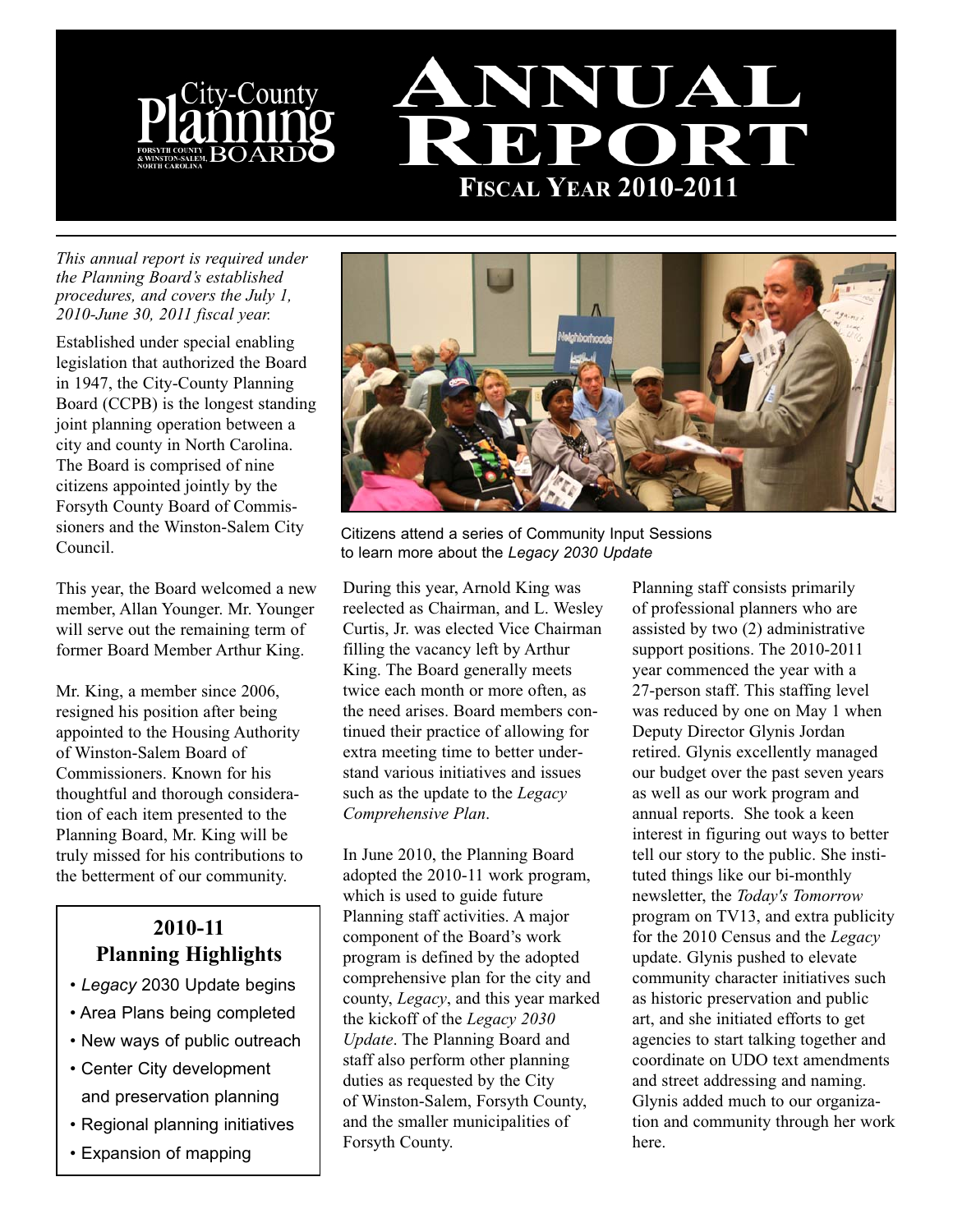The following narrative describes the work of the Planning Board and its staff during the 2010-11 fiscal year and can be summarized as falling under several general categories: *Legacy 2030 Update*, Area Plans, Text Amendments, Public Education, Economic Development, Historic Preservation Planning, Community Appearance, Other Specialized Planning Efforts, Development Review Activities, and Administrative Matters.



## *LEGACY* **2030 UPDATE**

Since the adoption of the 2001 *Legacy* Plan, many of its original action items have been accomplished. However, new issues and trends have emerged in Forsyth County and the nation, as a whole. Most important is our continued population growth. Forsyth County can expect to see 120,000 additional people by 2030, bringing our total population to almost half a million. With only 62,000 acres of developable land left, the challenge is accommodating this growth while maintaining our current quality of life.

The Planning Board began the process of answering that challenge and more with the April 26 kickoff of the *Legacy 2030 Update*, held at the new Milton



Rhodes Center for the Arts in downtown Winston-Salem. Well over 150 Forsyth County residents participated, giving their input on how they think our community should grow.

The next public input meetings focused on the specific subjects of Land Use, Transportation, Economic Development, Environmental Quality/Sustainability, Health/Social Equity and Community Character, and took place at Winston-Salem State University's Anderson Center on June 7. Around 70 citizens learned about the many ways the *Legacy 2030 Update* will help shape our community over the next 20 years, and, in turn, how their own vision can help shape the plan. So far, Planning staff has collected hundreds of written and spoken comments and continue to do so on the *Legacy* web site. Commenting is still open and citizens are encouraged to share their thoughts and ideas. The next *Legacy Update* community input session will take place in the Winston Room at Joel Coliseum, Tuesday, September 20, from 6:00-8:00 p.m. Participants will discuss the plan's three geographic chapters: Downtown & Center City, Neighborhoods & Small Towns, and Rural Character.

#### **AREA PLANS**

Planning staff began work on three new Area Plans this past fiscal year. When complete, all Forsyth County, excluding the outlying Rural Policy Areas, will have a long-range plan to guide growth and development. The three Area Plans in progress are: the *Rural Hall Area Plan* (general plan area is east of US 52, north of Winston-Salem, and west of Germanton Road); the *West Suburban Area Plan* (general plan area is west of Silas Creek Parkway, east of Lewisville, north of US 421, and south of Reynolda Road); and the *Northwest Winston-Salem Area Plan* (general plan area is east of Silas Creek Parkway, north of Business 40, and west of Thurmond Street). All citizens were invited to participate in Visioning meetings as a kick-off for each plan. A communitywide meeting is also held to review each plan before it is completed.

Citizens' Advisory Committees, comprised of area residents and business owners from each planning area, have met five or six times to create each draft plan.

*The Rural Hall Plan* was completed and presented to the City-County Planning Board in May. Both the Planning Board and the Rural Hall Town Council have

recommended it and it is pending a public hearing with the County Commissioners.



The *West Suburban Area Plan* will have a public hearing

before the Planning Board in September and the *Northwest Winston-Salem Area Plan* will be completed in the fall of 2011.

lanning

#### **TEXT AMENDMENTS**

Many text amendments to the Unified Development Ordinances (UDO) were processed over the last several years to implement the recommendations of *Legacy*. With the bulk of that work done, very few text amendments were processed last fiscal year. Two notable amendments written by Planning staff over the last year are UDO-217 and UDO-223.

UDO-217 sprang from some earlier work done by the Winston-Salem Regional Association of Realtors Change of Use Task Force who met on an ongoing basis with Planning staff members, as well as with the City Development Office and City-County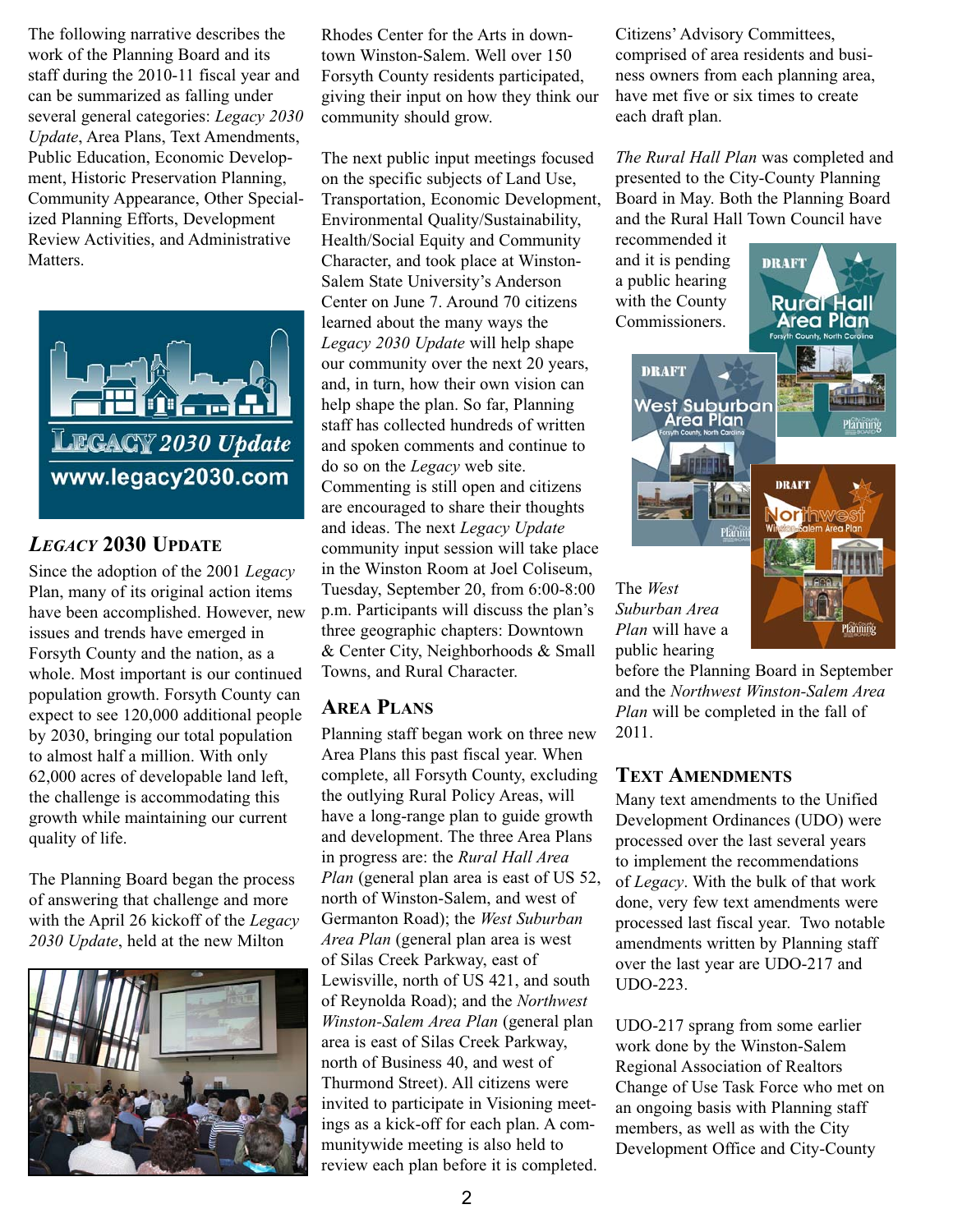Inspections staff, with the goal of making the change of use process easier to navigate for applicants and easier to enforce for City-County staff. A major recommendation of the Task Force was to consolidate uses in the UDO, and a text amendment was approved in 2009 that consolidated several uses (UDO 205). Due to the success of the 2009 change of use amendment, there was interest in the development community for attempting to consolidate more uses. UDO-217 was adopted in August 2010 to further consolidate uses in the UDO.

In 2011, the Winston-Salem City Council and the Forsyth County Commissioners adopted an amendment to the *Unified Development Ordinances* that increases notification requirements for zoning cases, site plan amendments, and elected body Special Use Permits (UDO-223). The intent of the ordinance is to increase neighborhood awareness of pending zoning issues. Prior to UDO-223, Planning staff mailed notification letters to any property owner who directly touched or was across the street from the subject property. UDO-223 increases the notification radius to any property owner within 500 feet of the subject property.

# **PUBLIC EDUCATION** *Kids in Planning*

On February 18, 2011, Ms. Beverly Leonard's 4th grade class at Rural Hall Elementary came together with planners from the City-County Planning Department and staff from the Town of Rural Hall to plan what students thought would be the ideal city. The Kids In Planning Program (KIPP) was developed by the City-County Planning Department to enhance students' knowledge of community planning and to allow them a chance to participate in planning their ideal community. This is the second year of the program.

### *Legacy 2030 Outreach*

Outreach for the *Legacy Update* has included the expected methods, like publicity in the newspaper, postcard invitations to public meetings, presentations to stakeholder groups, e-mails to our contact database, information booths at public events, and information kiosks in public buildings. Planning staff also expanded our internet-based outreach. To bring more people into the planning process, ease citizen input, and increase transparency, staff created www.legacy2030.com, a web site just for the *Legacy Update* process. This site is based on a blog format, allowing citizens to read the plan from any computer, share their comments, read other citizen comments, and view full-color maps and graphics that would otherwise be expensive to reproduce for the public. The legacy2030.com web site also allowed Planning staff to create and collect multiple choice polls on planning subjects and to communicate with citizens through social media, such as the City's Facebook and Twitter accounts. In order to advertise the web site, a music video was created that brought a great deal of attention in the local media and brought many people to the web site to comment on the plan. The video can be seen on the web site, but is also shown on TV13, and has been used as part of the previews at Aperture Cinema. This fall, the Planning Board is sponsoring the North Carolina author of an entertaining book on urban infrastructure to speak at the Bookmarks Book Festival downtown.



### *Historic Resources*

The Historic Resources Commission coordinated a series of talks, lectures, and hands-on experiences during Historic Preservation Month. These events covered a wide range of preservation-related subjects, including: a talk on African-American graves in Salem and Wachovia; a talk, demonstration, and hands-on instruction regarding hand-cut grave markers; an on-site workshop about how to document African-American cemeteries; and, a lecture on Winston-Salem's mid-20th century architecture. Well attended, these sessions were held at various historic venues throughout the community.

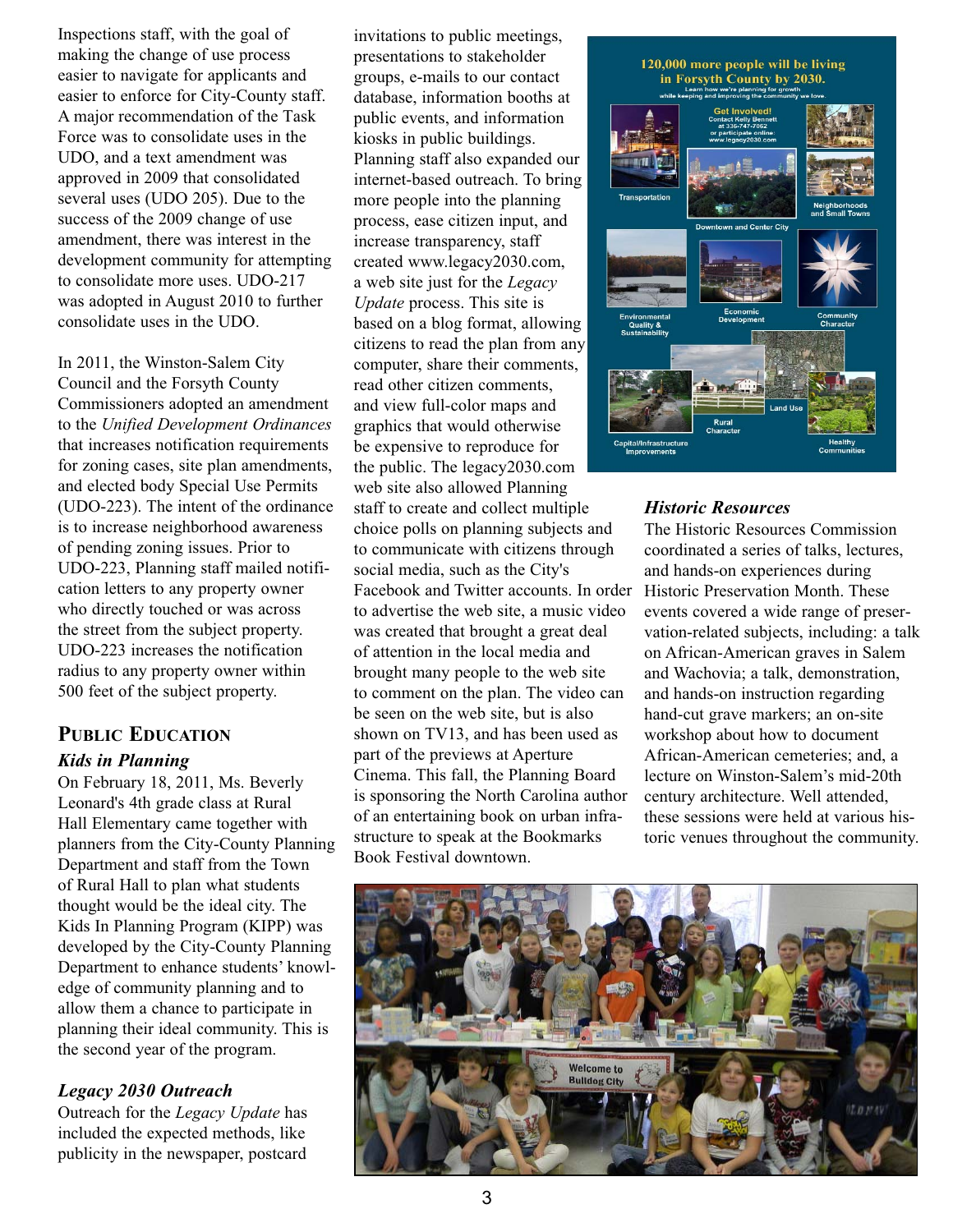#### *Planning Board Newsletter*

The Department's bimonthly newsletter continues to inform a wide variety of stakeholders in the community of the planning activities that are being conducted, and how they can get more information or participate in our initiatives.

#### *Community Appearance*

The Community Appearance Commission initiated a public educational series program and, working with the City's Urban Forester, Keith Finch,



sponsored free public seminars on tree pruning. The short video on tree pruning, developed by the CAC in conjunction with the City Marketing Department and Mr. Finch, continues to air on TV 13. The Commission also continued the free landscaping-related seminars with topics including container gardening, fall lawn maintenance, and holiday decorating.

#### **ECONOMIC DEVELOPMENT**

In lieu of publishing a 2010 Forsyth County Trends and Development Patterns report, staff has incorporated trends analyses into Chapters Two and Three of the *Legacy 2030 Update*. The chapters include 2010 census statistics, land absorption rates, and alternative growth scenarios based on the State's projections that by 2030, 120,000 additional people will likely be moving into Forsyth County. Work on these chapters will extend into the 2011-2012 fiscal year.

## *Downtown Winston-Salem/ Central City Planning*

Two items of importance for the future of Winston-Salem's downtown received attention in the year 2010-11. The *Downtown Plan*, last updated in 2007 is in need of an update, given the dynamic changes that have been occurring over the last few years. Planning staff has been discussing the update process with the Downtown Winston-Salem Partnership, and work will begin in earnest on the update in the fall of 2011 with an expected completion date of mid-year 2012.

Discussions about a possible central city modern streetcar system have entered a new phase with the funding of an Alternatives Analysis for an urban circulator system, focusing on downtown and surrounding activity centers. This study is necessary for any consideration of federal funding for the construction of a streetcar system or some other technology that emerges as a preferred alternative. The study will cover not only the technology that will be most effective, but also the preferred routing of the system.

#### *Revitalizing Urban Commercial Areas (RUCA)*

The City Council approved a second phase of Revitalizing Urban Commercial Areas (RUCA) and appropriated \$2.5 million dollars from the Dell incentive funds repayment as part of the FY10-11 budget process. City/County Planning Board staff updated the RUCA study for the City Council, outlining potential areas for consideration. Planning staff also participated on a committee that reviewed the six area proposals that were submitted and ranked. Five of the six proposed RUCA projects were approved for funding by the City Council and, so far, Planning staff has reviewed projects on Waughtown Street, Peters Creek Parkway, Cherry Street and Old Walkertown Road.

#### **HISTORIC PRESERVATION PLANNING**

#### *Architectural Survey Update*

Work was completed on Phase IV of Forsyth County's Comprehensive Architectural Survey Update. A major component of Phase IV was to begin to develop a countywide agricultural context. In an effort to determine agricultural trends, North Carolina Agricultural Census data from 1925, 1935, and 1945 was compiled and analyzed for selected townships. Comparison of this information with other historic documents, such as maps, has presented a general understanding of Forsyth County's agricultural development. The goal of this phase of work is to produce a countywide overview, providing general background information on Forsyth County's farming practices and their evolution, agricultural building and structure design, and agricultural landscapes.

#### *Historic Markers*

Three Historic Markers were dedicated this past year, bringing the total number to 22. In August 2010, the Historic Resources Commission recognized Carver High School with a marker. Carver was the first High School to serve African-American students

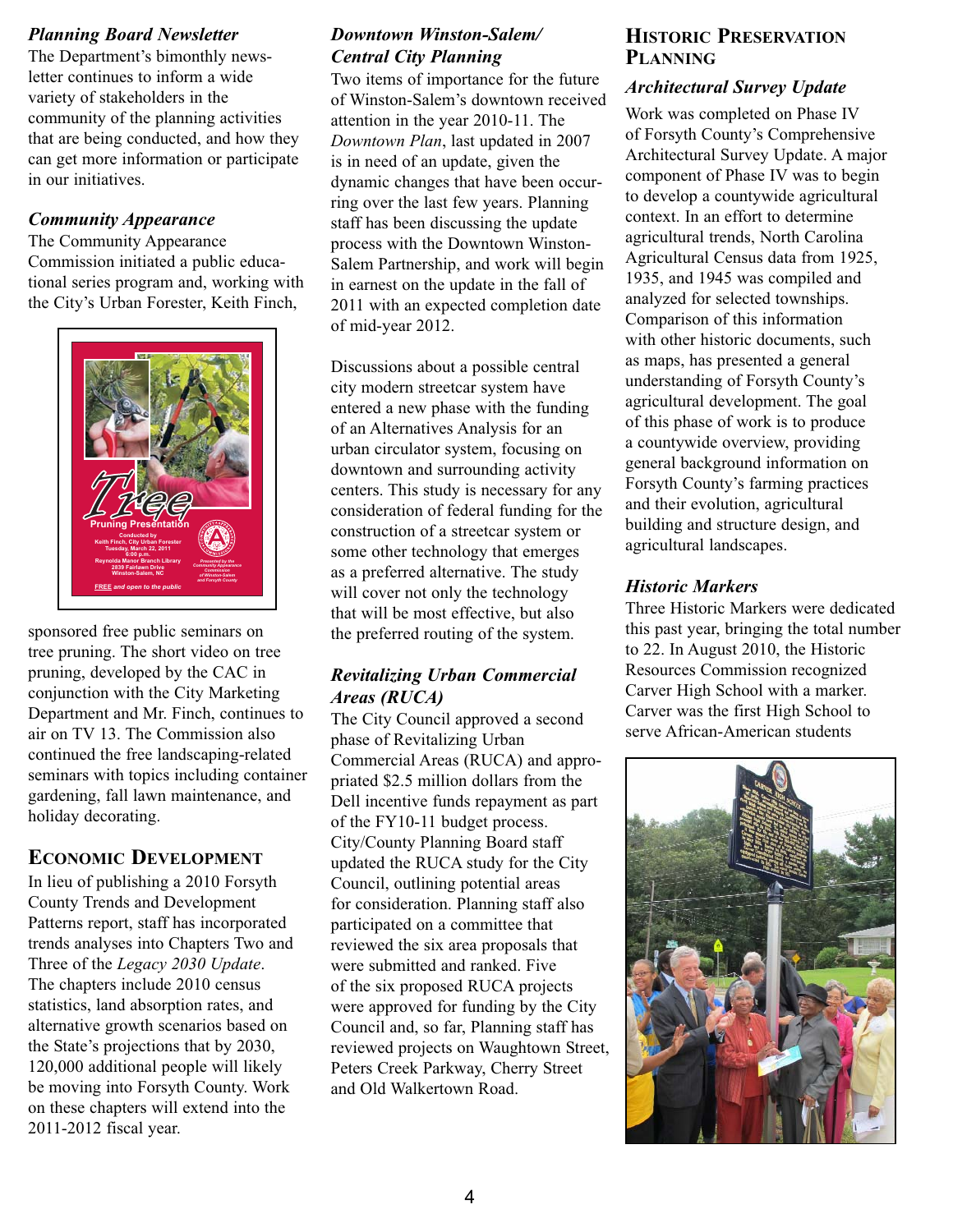outside the Winston-Salem City Limits. Another marker was dedicated in September 2010, recognizing Shamrock Mills (the Sawtooth Building). In 1911, Shamrock Knitting Mills was the first structure built by the Hanes Hosiery Empire. The third marker unveiling in April 2011 was for the African-American West End Area. This marker recognizes the noteworthy neighborhood formerly located on the site of BB&T Ballpark.

#### *Design Review Guidelines*

Work continued through the year on the revised design review guidelines for the Old Salem and Bethabara Historic Districts. The revised *Bethabara Design Review Guidelines* were adopted in April by the Historic Resources Commission and the *Old Salem Design Review Guidelines* were expected to be adopted in August 2011.



# **COMMUNITY APPEARANCE** *Community Roots Day*

On October 23, 2010, the Community Appearance Commission (CAC) of Winston-Salem and Forsyth County, the Winston-Salem Vegetation Management Division, and Keep Winston-Salem Beautiful held the 18th Annual Community Roots Day in the Happy Hill neighborhood. Over 350 volunteers planted more than 400 trees along several of the neighborhood streets. More than 10 varieties of trees were planted. Winston-Salem Mayor Allen Joines and City Council Members Derwin L. Montgomery and Dan Besse welcomed the crowd of volunteers during the opening ceremony. City Manager Lee Garrity and Planning Board members

Paul Mullican and Barry Lyons volunteered at the event, as did Planning Director Paul Norby.

#### *Letters of Recognition*

Letters of Recognition were presented to individuals and companies throughout the year. Letters of Recognition recognize individuals and companies who have made a difference in our community's appearance through quality landscaping, new development or building rehabilitation.

#### *School Beautification Program*

The Community Appearance Commission began a new program in 2010, in partnership with the Winston-Salem/Forsyth County Schools and HandsOn Northwest North Carolina, to enhance the appearance of the local schools. The School Beautification Program started in fall 2010 at the suggestion of Council Member James Taylor, Jr. Forest Park Elementary School was selected as the first school to kick off the program. Volunteers from the school, a local Girl Scout troop, and Calvary Baptist Church helped members of the CAC and HandsOn prune bushes, plant new trees, edge gardens, and decorate the walkways around the school.

## **OTHER SPECIALIZED PLANNING EFFORTS** *Transportation Planning*

According to an arrangement that has been in place for several years, Planning staff provides assistance and support to the transportation planning efforts of the Winston-Salem Department of Transportation (WSDOT). Together, they provide the primary staffing for the Metropolitan Planning Organization (MPO).

Planning staff provided significant administrative support to the work of the Technical Coordinating and Transportation Advisory Committees of the MPO, as well as substantive support to planning efforts. Part of these efforts included making significant progress on the Greenway Plan Update, including holding eight community input

meetings on proposed trails; reviewing population and employment estimates and projections to be used in the regional traffic model; serving on various transportation committees (Bike & Greenway, Sidewalk & Pedestrian, Street & Highway, and NCDOT Complete Streets Advisory Group); and working on special study teams (Yadkin River Greenway Feasibility Study and Peters Creek Parkway Corridor Plan).

### *Regional Planning*

The Planning Board and staff have been involved in three significant regional planning efforts during the past year. The *Heart of the Triad Plan*, which outlines development goals for the area between the Piedmont Triad International Airport and the new Caterpillar plant, was completed by an interjurisdictional effort of staff, stakeholders and elected officials. The Plan was then endorsed by the planning boards and elected bodies of Forsyth and Guilford Counties and the municipalities of Winston-Salem, Kernersville, High Point, Greensboro, and Oak Ridge.

The Aerotropolis planning effort, initiated by the Piedmont Triad Partnership, has also been supported through the efforts of Planning staff, in conjunction with other local and regional planning organizations. Activities during the past year have included the sharing of information concerning industrial and other economic development sites. This information can be used in a regional database to attract future economic activity that may be leveraged by both Piedmont Triad International Airport as well as Smith Reynolds Airport.

A new regional collaboration that began this past year was the successful effort to attract a major HUD grant. This grant supports the creation of a Sustainable Commun-ities Regional Plan for the Piedmont Triad over a three-year period. The \$1.6 million grant is being leveraged through the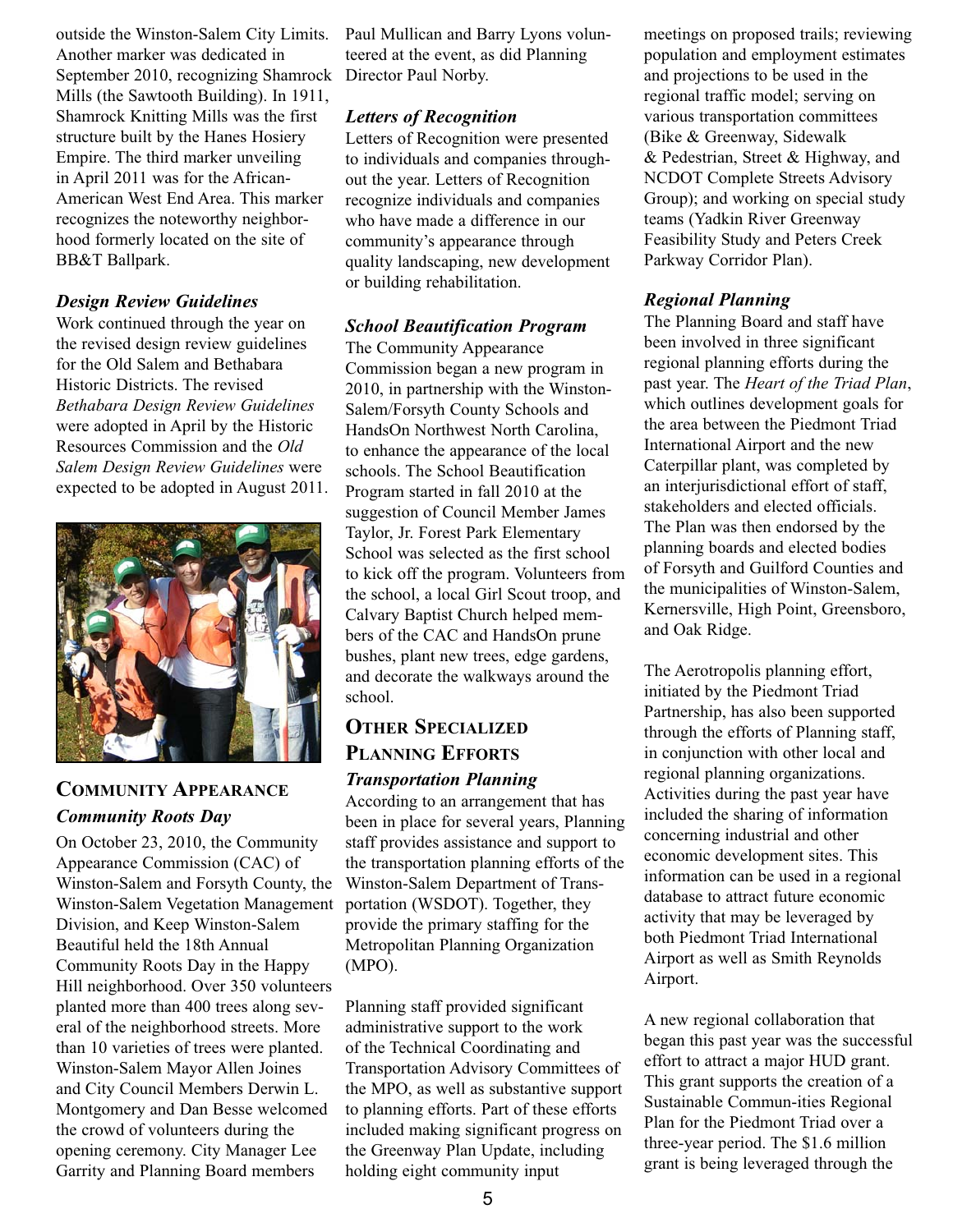in-kind contributions of staff efforts from many jurisdictions in the Triad region.

The plan is expected to chart how the region can be economically competitive in the future through efforts to make the best use of existing resources and infrastructure already in communities, as well as planning for new growth in a way that gives affordable housing and transportation options, promotes healthy communities, and makes the best use of "green" infrastructure. City-County Planning staff will be helping to integrate the work of the *Legacy Update* process with the efforts of the regional process.

#### *Rural Preservation*

How is it that one of the smallest counties in one of the State's fastest growing urban regions has kept some of its rural character? The answer lies in a very important geographic feature. Ever since the Moravians began their settlement of the Wachovia Tract in the 1700's, the Muddy Creek drainage basin has played a central role in Forsyth County's growth, and continues to be a core factor as we plan for the future.

Essentially, the funnel-like network of streams in the Muddy Creek Basin serves as the blueprint for the county's cost-effective sewer service area. Because gravity is free, construction and maintenance costs can be held at a minimum. *Legacy* recognizes this important fact by generally designating areas **inside** the basin for municipal services and areas **outside** as rural. Recently the Forsyth County Commissioners asked Planning staff to study the degree to which there is a potential loss of rural character in the western part of the county near the Yadkin River. Planning staff recently completed a report which further confirms the principal of limiting expensive sewer extensions outside the basin as a way to keep the rural area rural.

Collaborating with the staffs of the City-County Utility Commission, the Forsyth County Health Department and the Forsyth County Cooperative Extension Service, Planning staff used the tools of our Geographic Information System (GIS) to identify various development opportunities and limitations in the rural area west of the Muddy Creek divide. The main finding was that only about 26% of the land is suitable for conventional subdivision development and those lands are scattered in smaller pieces throughout the area. Further, it was determined that sewer would cost about four times more to serve new development in this area than elsewhere inside the Muddy Creek basin. Since sewer is the main requirement for urban or suburban growth, it appears unlikely we will see significant changes in this area for theforeseeable future. Forsyth County is in an enviable position to enjoy the best of both worlds: costefficient municipal services and a rural landscape close to a growing urban area.

#### *Mapping*

In the fall of 2010, Planning staff created the first ever, comprehensive Existing Land Use Map for Forsyth

County. Staff compiled existing land use findings from each area plan to create a land use database and then used tax data, digital orthophotography and field surveys to update any changes. Additionally, staff field surveyed the rural areas where no area plan had been done to capture the land use for those areas.

A comprehensive Proposed Land Use Map was also created for all areas of the city and county except the designated rural area. This map is an edited composite of all the proposed land use maps from all existing City-County Planning area plans, as well as those plans created by the municipalities of Clemmons, Kernersville, Lewisville and Tobaccoville. Having this countywide future land use map is an important step in understanding what needs to take place to better prepare for the growth opportunities and challenges in the future. The challenge now will be in keeping these databases current and having the different jurisdictions agree to a consistent scheme for capturing land use data so that the land use maps across the county can be most useful.

#### **DEVELOPMENT REVIEW ACTIVITIES**

The following table summarizes development review activities processed and coordinated by the Planning Board staff for the past fiscal year:

| Preliminary subdivision plans approved              | 3  |
|-----------------------------------------------------|----|
| Final plats approved                                | 56 |
| Site plans approved through Planning Board Review   | 8  |
| Minor subdivisions approved                         | 98 |
| <b>Zoning Caseload</b>                              |    |
| General Use rezoning requests                       | 9  |
| <b>Special Use Limited</b>                          | 14 |
| Special Use rezoning requests                       | 14 |
| <b>Special Use Permits</b>                          | 5  |
| Jurisdictional transfers of zoning (County to City) | n  |
| Site Plan Amendments                                | 2  |
| Total Zoning Cases                                  | 49 |
| Staff site plan changes to approved                 |    |
| special use district site plans                     | 10 |
| UDO Text amendments processed                       | 9  |

The numbers reflect the current state of development in the community. In the years since the recession began in 2008,

four positions have been eliminated from the Planning budget. Additionally, planners who normally spend time on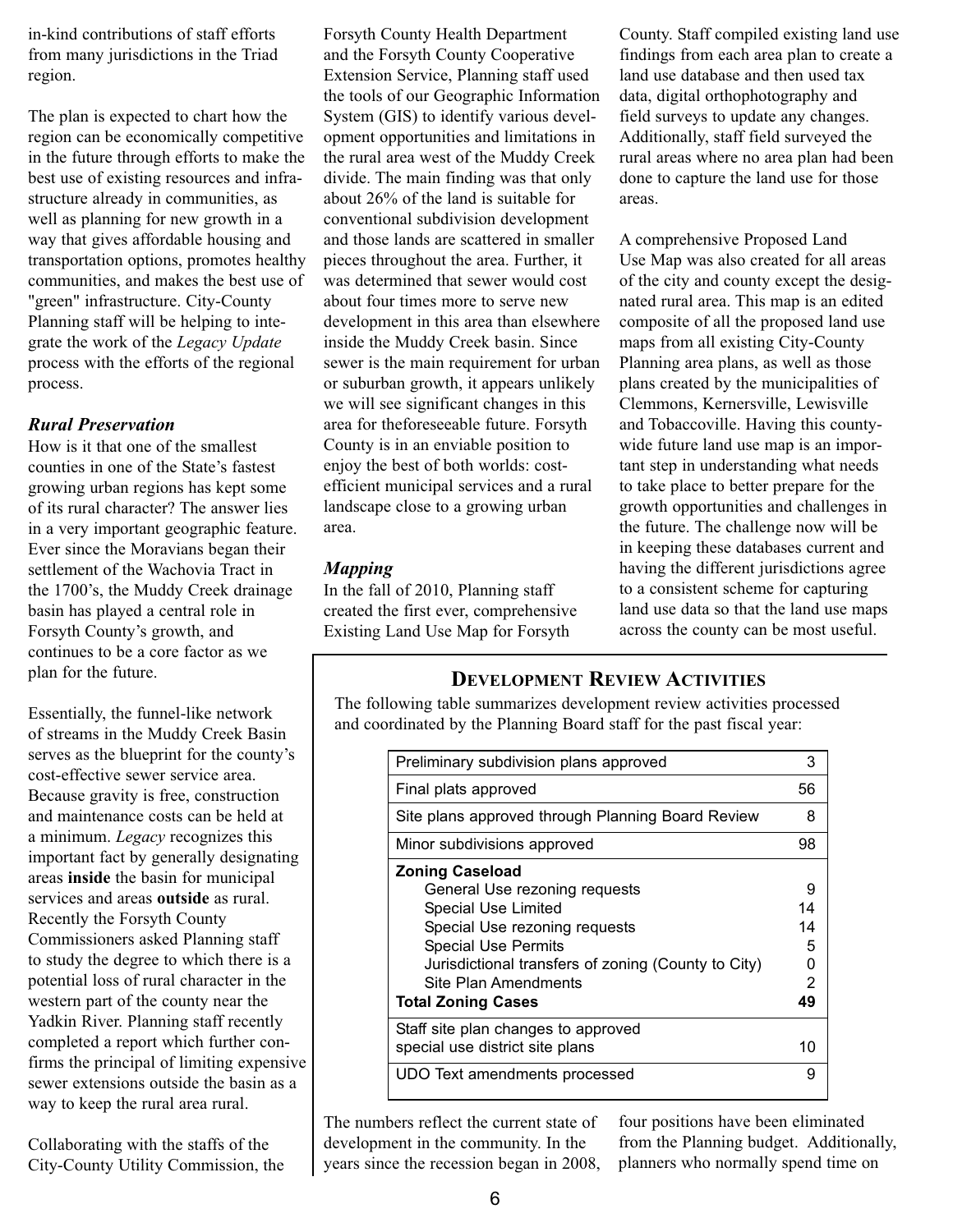the development review caseload have been reassigned to spend more time on the currently heavy workload on the long-range planning that is being conducted. Most of the field-checking for the countywide land use map described above was done by Development Review staff. Scanning of zoning dockets back through 1988 was also completed during this fiscal year and work on digitally mapping subdivisions was taken up by Development Review

staff when personel levels were reduced elsewhere. Development Review staff also added 750 entries to the Master Database which includes data about each zoning case in an Excel spreadsheet. They have also devoted significant time to work on the three current Area Plans and the *Legacy* 2030 *Update*.

# **ADMINISTRATIVE MATTERS** *Budget and Staffing*

In June 2011, the City and County approved their overall budgets which allocated \$2,678,540 to the City-County Planning operation. This budget was approximately \$53,340 less than the previous year's initially adopted 2010/11 budget of \$2,731,880. The decrease affected personnel resources as well as reductions to operational spending categories.

## **LOOKING AHEAD TO 2011-12**

In June 2011, the Planning Board adopted a new work program to guide the work of staff in the upcoming fiscal year. The major emphasis of the 2011- 12 work program, other than continued support of all caseload and normal activities, will be the completion of the three current Area Plans, completion of the *Legacy Update*, completion of a new Downtown Plan Update, study of

the Northeast Rural Area, assistance to the County in planning for a new central library as well as well as a master plan for Horizons Park, and assistance in several regional planning efforts. The Planning Board and staff look forward to the challenges and opportunities during 2011-12 and in providing what its mission statement calls for: **"visionary leadership in**

**comprehensive, creative planning for our urban and rural community, and responsible stewardship of the natural environment."** Through its many hours of work and careful deliberation on the various issues before it, the Board continues to demonstrate that it **"values a beautiful, livable, harmonious, and economically successful community."**



he mission of the City-County Planning Board of Winston-Salem and Forsyth County is to assert visionary leadership in comprehensive, creative planning for our urban and rural community, and responsible

stewardship of the natural environment. We value a beautiful, livable, harmonious, and economically successful community.